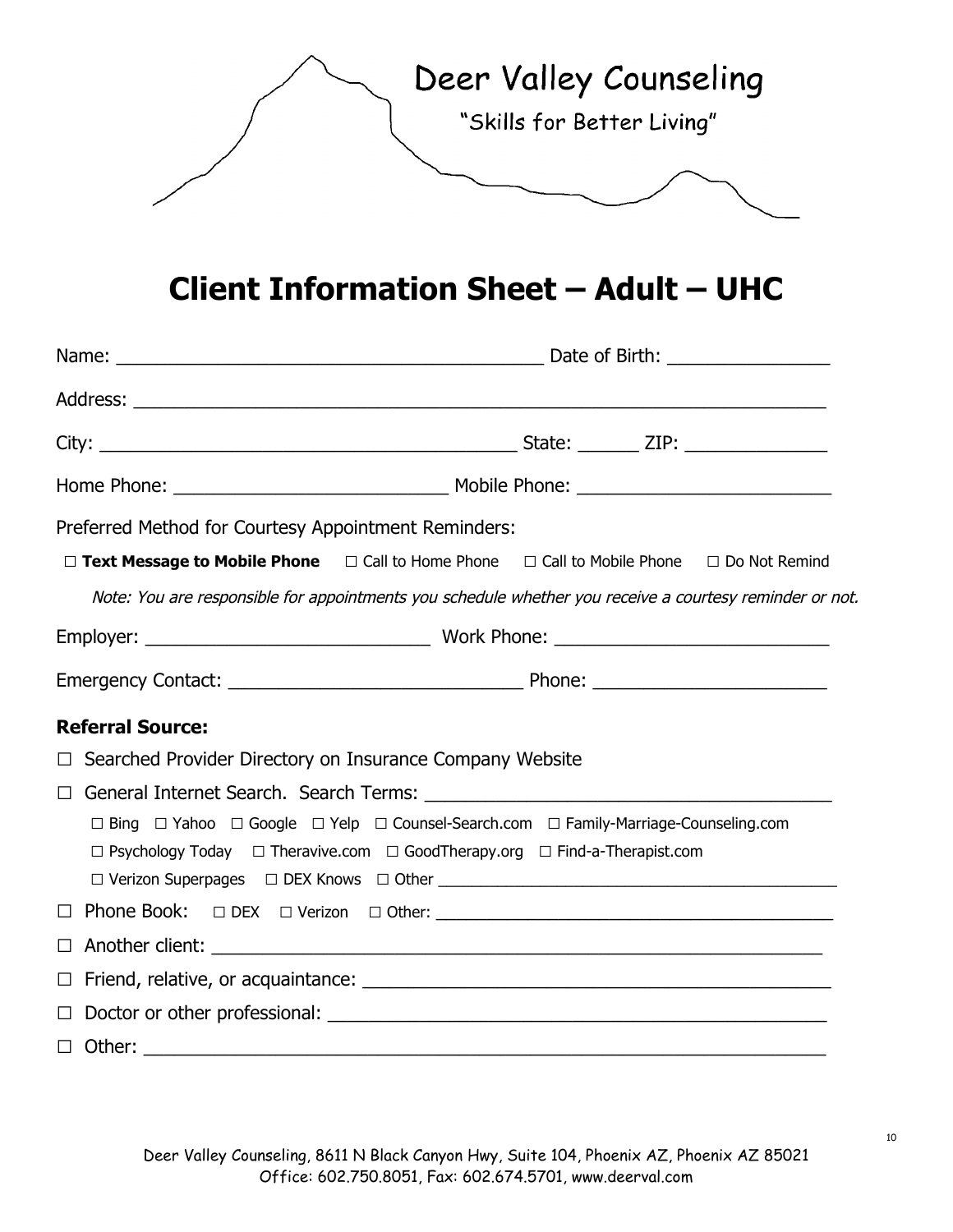

I hereby give my permission for Deer Valley Counseling to charge my credit coinsurance, deductible or other fees not paid at time of service.

I understand that Deer Valley Counseling does not perform evaluations or make recommendations related to custody, divorce or other court cases. I agree to pay Deer Valley Counseling \$2000 plus expenses for each day that a Deer Valley Counseling clinician or employee is required to be present at a legal proceeding, including but not limited to a deposition, hearing, or court, regardless of whether or not the clinician or employee is actually called to

I authorize Deer Valley Counseling to bill my insurance company and for my insurance company to pay Deer Valley Counseling directly.

opportunity to read copies of Deer Valley Counseling's Payment Policy, Consent to Treat, Notice of Privacy Practices, Fee Schedule and Clinician's Notice. I understand that if I have any questions regarding privacy rights, I can contact James Nettles, Privacy Officer, Deer Valley Counseling, 8611 N Black Canyon Hwy, Suite 104, Phoenix, AZ 85021.

**Acknowledgments, Permissions & Consents**

Deer Valley Counseling

"Skills for Better Living"

I understand that insurance companies do not reimburse for missed appointments or appointments where I arrive late and that I will be financially responsible for missed appointments or late arrivals.

**Name: \_\_\_\_\_\_\_\_\_\_\_\_\_\_\_\_\_\_\_\_\_\_\_\_\_\_ DOB: \_\_\_\_\_\_\_\_\_\_\_\_\_**

I hereby acknowledge that I have received and have been given an

card on file the full rate for any missed appointments not canceled or rescheduled 48 hours in advance, for late arrivals and for any copay,

speak that day.

Deer Valley Counseling, 8611 N Black Canyon Hwy, Suite 104, Phoenix AZ, Phoenix AZ 85021 Office: 602.750.8051, Fax: 602.674.5701, www.deerval.com

**Signature of Therapist Date Date Date**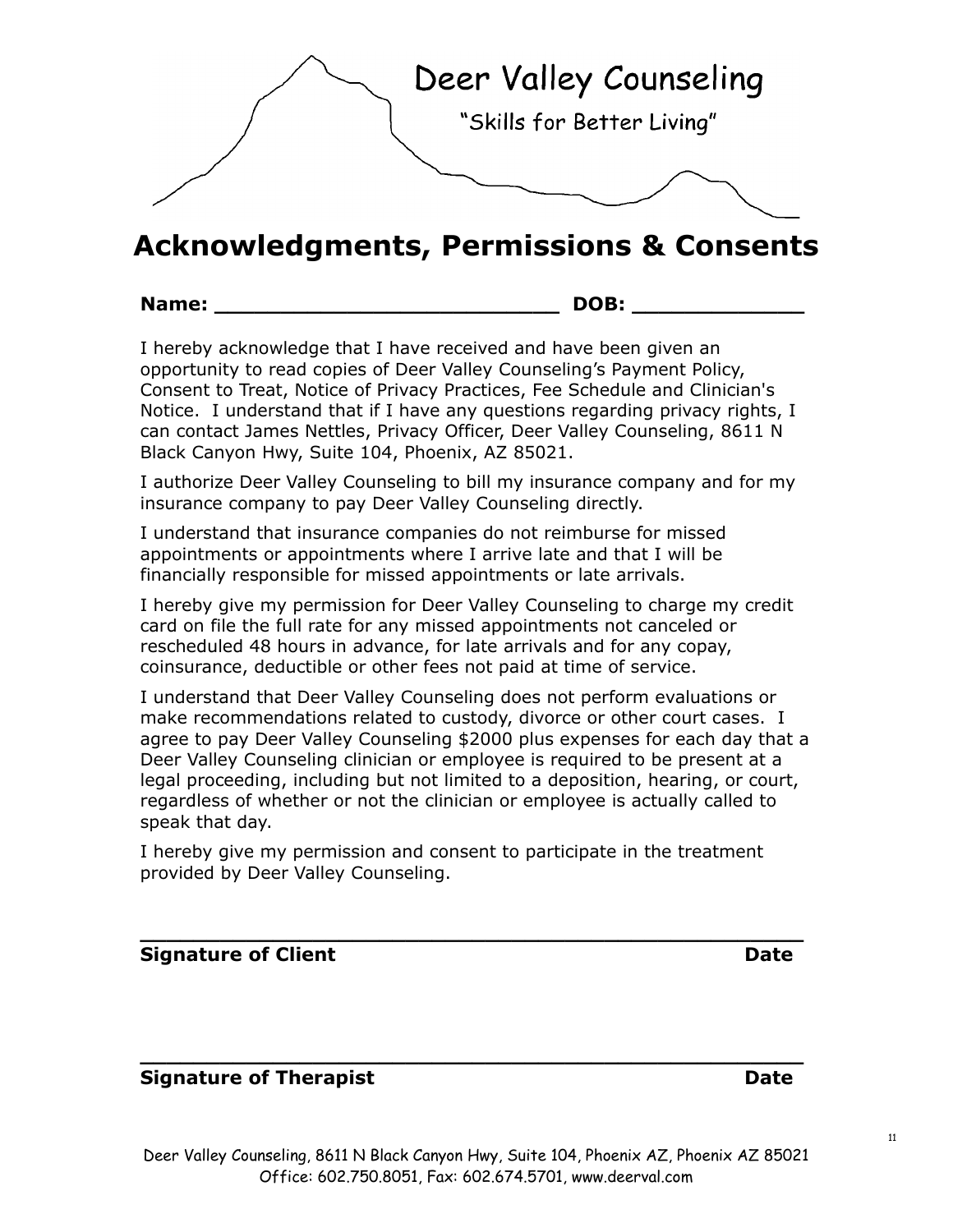

# **Primary Care Practitioner (PCP)**

### **Authorization for Release of Confidential Information**

**Coordination of Care can improve treatment outcomes.**

| Client<br>: Name:<br>. | --<br>Date .<br>Birth<br>0t |
|------------------------|-----------------------------|
|                        |                             |

□ Client has no PCP.

 $\Box$  Client declines to authorize release of confidential information because:

I hereby authorize Deer Valley Counseling to release information to the client's Primary Care Practitioner (PCP) or other medical professional and for the PCP or medical professional to release information to Deer Valley Counseling.

| <b>Required:</b>                            | Medical Professional's Name: |  |
|---------------------------------------------|------------------------------|--|
| And One of the Following: Telephone Number: |                              |  |
|                                             | Fax Number:                  |  |
|                                             | Address:                     |  |
|                                             | Clinic Name:                 |  |

I understand that the purpose of these disclosures is to coordinate treatment.

Information to be disclosed includes evaluations, recommendations, test results, diagnosis, treatment plan, progress, progress notes as well as any alcohol and drug abuse evaluation and treatment information**.**

I understand that I may revoke, in writing, this authorization at any time, except to the extent that action has already been taken in reliance on it. I understand that this information may be redisclosed by the recipient and at that time would no longer be protected by the originator. I understand that Deer Valley Counseling may not condition services upon my signing this authorization unless the services are provided to me for the purpose of creating health information for a third party. This authorization for release of information will expire on \_\_\_\_\_\_\_\_\_\_\_\_\_\_\_\_\_\_\_\_ (if left blank, one year from the date it was signed).

| Printed name of Client               |               | Signature of Client |                                        | Date Signed |
|--------------------------------------|---------------|---------------------|----------------------------------------|-------------|
| Person Authorized to Sign for Client |               |                     | Signature of Person Authorized to Sign | Date Signed |
| Reason person may sign for client:   | $\Box$ Parent | Guardian<br>$\Box$  | $\Box$ Other:                          |             |

Deer Valley Counseling, 8611 N Black Canyon Hwy, Suite 104, Phoenix AZ, Phoenix AZ 85021 Office: 602.750.8051, Fax: 602.674.5701, www.deerval.com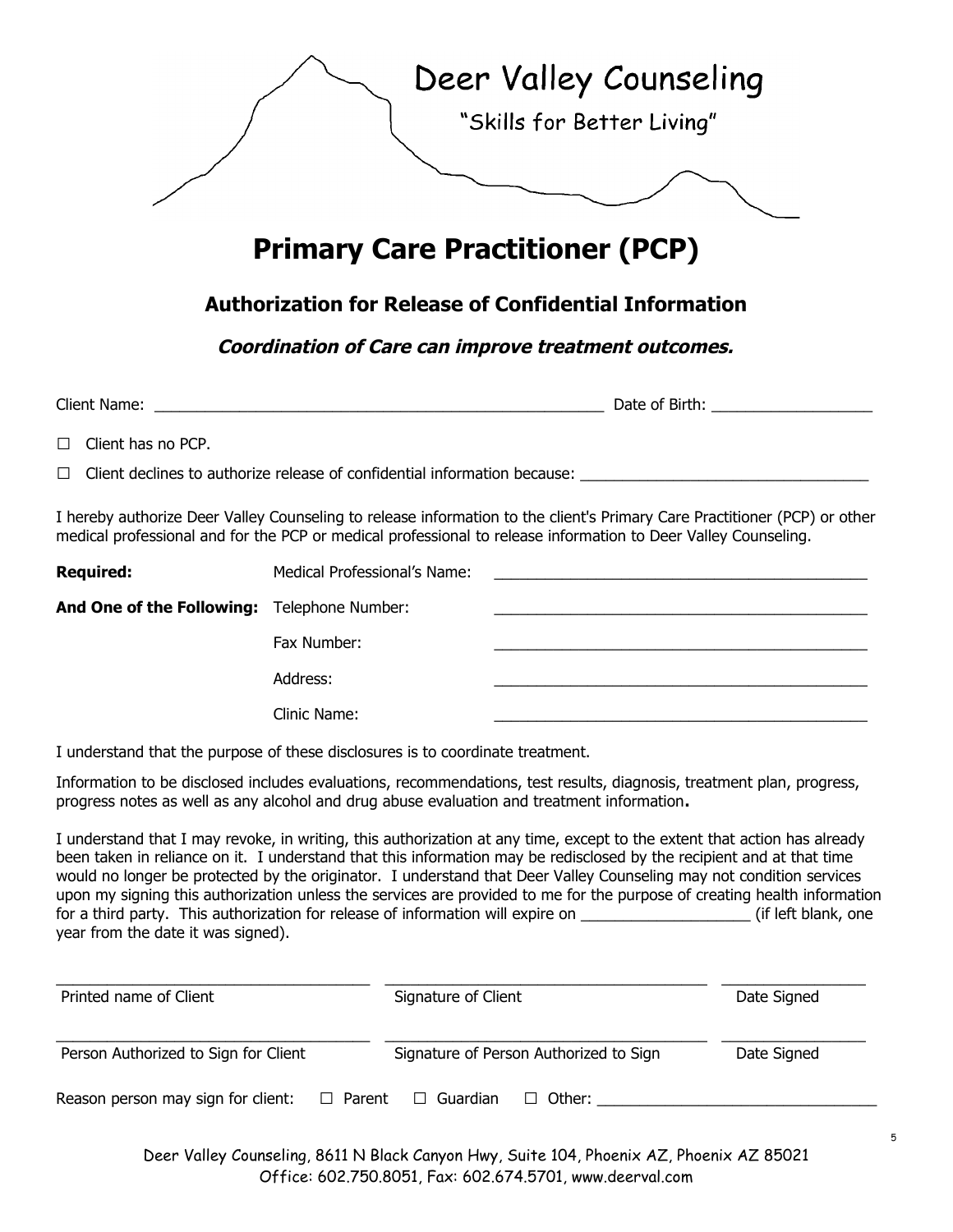

### **Authorization for Release of Confidential Information**

#### **Coordination of Care can improve treatment outcomes.**

| Client Name:                                                                     |  |
|----------------------------------------------------------------------------------|--|
| $\Box$ Client has no other MHP.                                                  |  |
| $\Box$ Client declines to authorize release of confidential information because: |  |
|                                                                                  |  |

I hereby authorize Deer Valley Counseling to release information to the client's other Mental Health Professional (MHP) and for the other MHP to release information to Deer Valley Counseling.

| <b>Required:</b>                            | Medical Professional's Name: | <u> 1989 - John Amerikaanse kommunister († 1958)</u> |
|---------------------------------------------|------------------------------|------------------------------------------------------|
| And One of the Following: Telephone Number: |                              |                                                      |
|                                             | Fax Number:                  |                                                      |
|                                             | Address:                     |                                                      |
|                                             | Clinic Name:                 |                                                      |

I understand that the purpose of these disclosures is to coordinate treatment.

Information to be disclosed includes evaluations, recommendations, test results, diagnosis, treatment plan, progress, progress notes as well as any alcohol and drug abuse evaluation and treatment information**.**

I understand that I may revoke, in writing, this authorization at any time, except to the extent that action has already been taken in reliance on it. I understand that this information may be redisclosed by the recipient and at that time would no longer be protected by the originator. I understand that Deer Valley Counseling may not condition services upon my signing this authorization unless the services are provided to me for the purpose of creating health information for a third party. This authorization for release of information will expire on  $\Box$  (if left blank, one year from the date it was signed).

| Printed name of Client               |               | Signature of Client |                                        | Date Signed |
|--------------------------------------|---------------|---------------------|----------------------------------------|-------------|
| Person Authorized to Sign for Client |               |                     | Signature of Person Authorized to Sign | Date Signed |
| Reason person may sign for client:   | $\Box$ Parent | □ Guardian          | $\Box$ Other:                          |             |

Deer Valley Counseling, 8611 N Black Canyon Hwy, Suite 104, Phoenix AZ, Phoenix AZ 85021 Office: 602.750.8051, Fax: 602.674.5701, www.deerval.com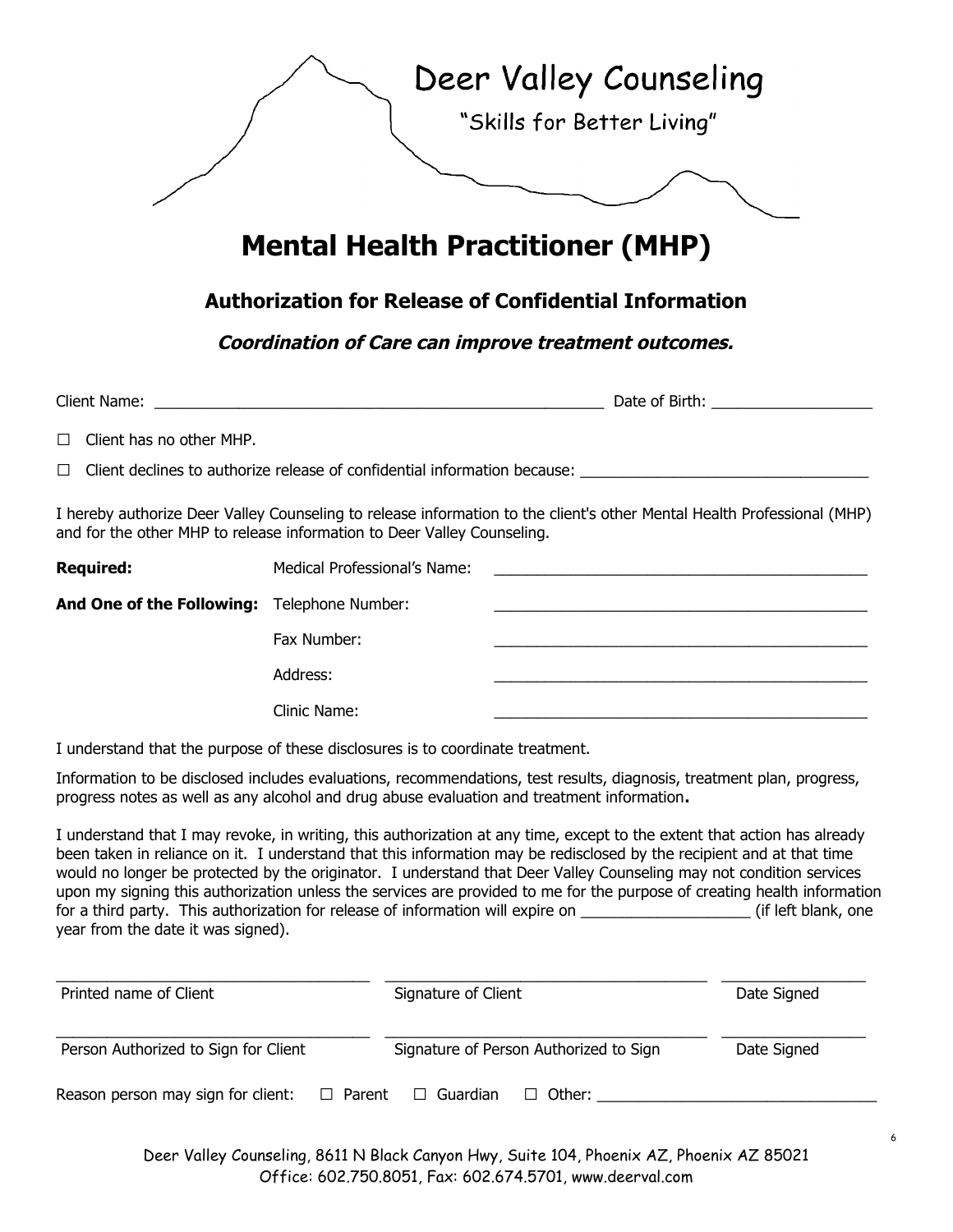| Deer Valley Counseling     |
|----------------------------|
| "Skills for Better Living" |
|                            |

# **Client History – Adult – UHC**

| Occupation: New York Products and American Section 2014                                                 |               |     |  |                    |               |     |
|---------------------------------------------------------------------------------------------------------|---------------|-----|--|--------------------|---------------|-----|
| Relationship Status: $\Box$ Single $\Box$ Married $\Box$ Partnered $\Box$ Divorced $\Box$ Widow/Widower |               |     |  |                    |               |     |
| Number of Marriages/Partnerships: $\Box 0 \Box 1 \Box 2 \Box 3 \Box 4 \Box 5 \Box$ Other:               |               |     |  |                    |               |     |
| <b>Child's First Name</b>                                                                               | Gender<br>F M | Age |  | Child's First Name | Gender<br>F M | Age |
|                                                                                                         |               |     |  |                    |               |     |

| $\Box$        |  | $\Box$        |  |
|---------------|--|---------------|--|
| $\Box$ $\Box$ |  | $\Box$ $\Box$ |  |
| $\Box$        |  | $\Box$        |  |
| $\Box$        |  | $\Box$        |  |
| $\Box$        |  | $\Box$        |  |

| Number of Sisters: | Number of Brothers: |
|--------------------|---------------------|
|--------------------|---------------------|

Previous counseling, inpatient mental health treatment or drug/alcohol treatment –

| Who or<br>Where | Problem Addressed | How Many<br>Sessions | Result |
|-----------------|-------------------|----------------------|--------|
|                 |                   |                      |        |
|                 |                   |                      |        |
|                 |                   |                      |        |
|                 |                   |                      |        |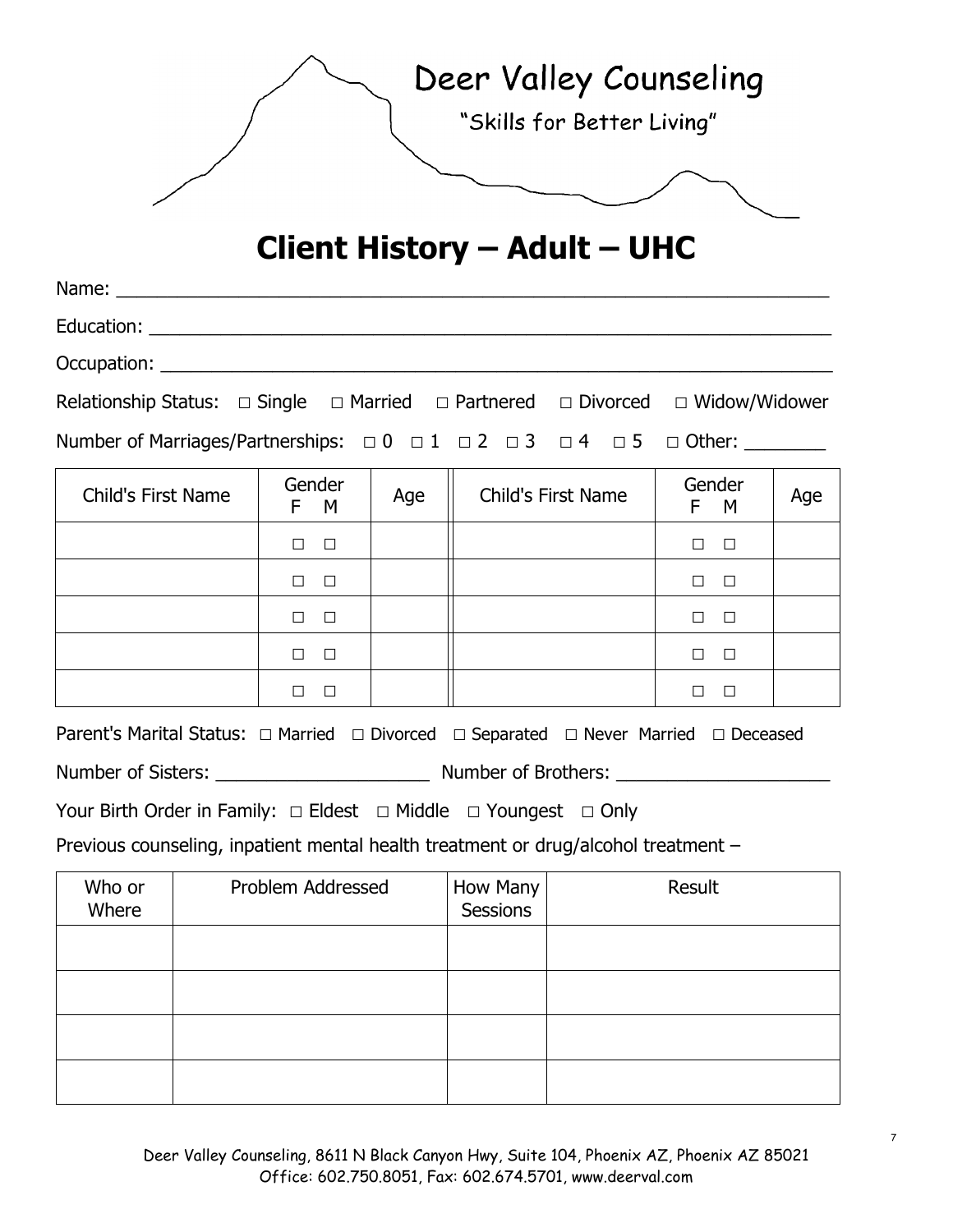

Name: \_\_\_\_\_\_\_\_\_\_\_\_\_\_\_\_\_\_\_\_\_\_\_\_\_\_\_\_\_\_\_\_\_\_\_\_\_\_\_\_\_\_\_\_\_\_\_\_\_\_\_\_\_\_\_\_\_\_\_\_\_\_\_\_\_\_\_\_\_\_

How often do you experience the following thoughts or behaviors?

|                                    | Never | Rarely | Sometimes   Frequently | Please Explain |
|------------------------------------|-------|--------|------------------------|----------------|
| Depression                         |       |        |                        |                |
| Feeling hopeless or helpless       |       |        |                        |                |
| Restless or easily annoyed         |       |        |                        |                |
| Uncontrolled crying                |       |        |                        |                |
| Suicidal thoughts                  |       |        |                        |                |
| Suicide attempts                   |       |        |                        |                |
| Difficulty concentrating           |       |        |                        |                |
| Thoughts of harming self           |       |        |                        |                |
| Lack of interest in old activities |       |        |                        |                |
| Anxiety                            |       |        |                        |                |
| Panic attacks                      |       |        |                        |                |
| Problems in family                 |       |        |                        |                |
| Questions about your gender        |       |        |                        |                |
| Questions about orientation        |       |        |                        |                |
| Excessive anger                    |       |        |                        |                |
| Verbally/physically aggressive     |       |        |                        |                |
| Thoughts of harming others         |       |        |                        |                |
| Fatigue or difficulty sleeping     |       |        |                        |                |
| Persistent thoughts/behaviors      |       |        |                        |                |
| Racing thoughts                    |       |        |                        |                |
| Excessive energy or activity       |       |        |                        |                |
| Excessive weight gain or loss      |       |        |                        |                |
| Excessive alcohol use              |       |        |                        |                |
| Illegal drug use                   |       |        |                        |                |
| Violence in family/work/other      |       |        |                        |                |
| Sexual difficulties                |       |        |                        |                |
| Learning difficulties              |       |        |                        |                |
| Relationship problems              |       |        |                        |                |
| I hear voices in my head           |       |        |                        |                |
| Specific fears                     |       |        |                        |                |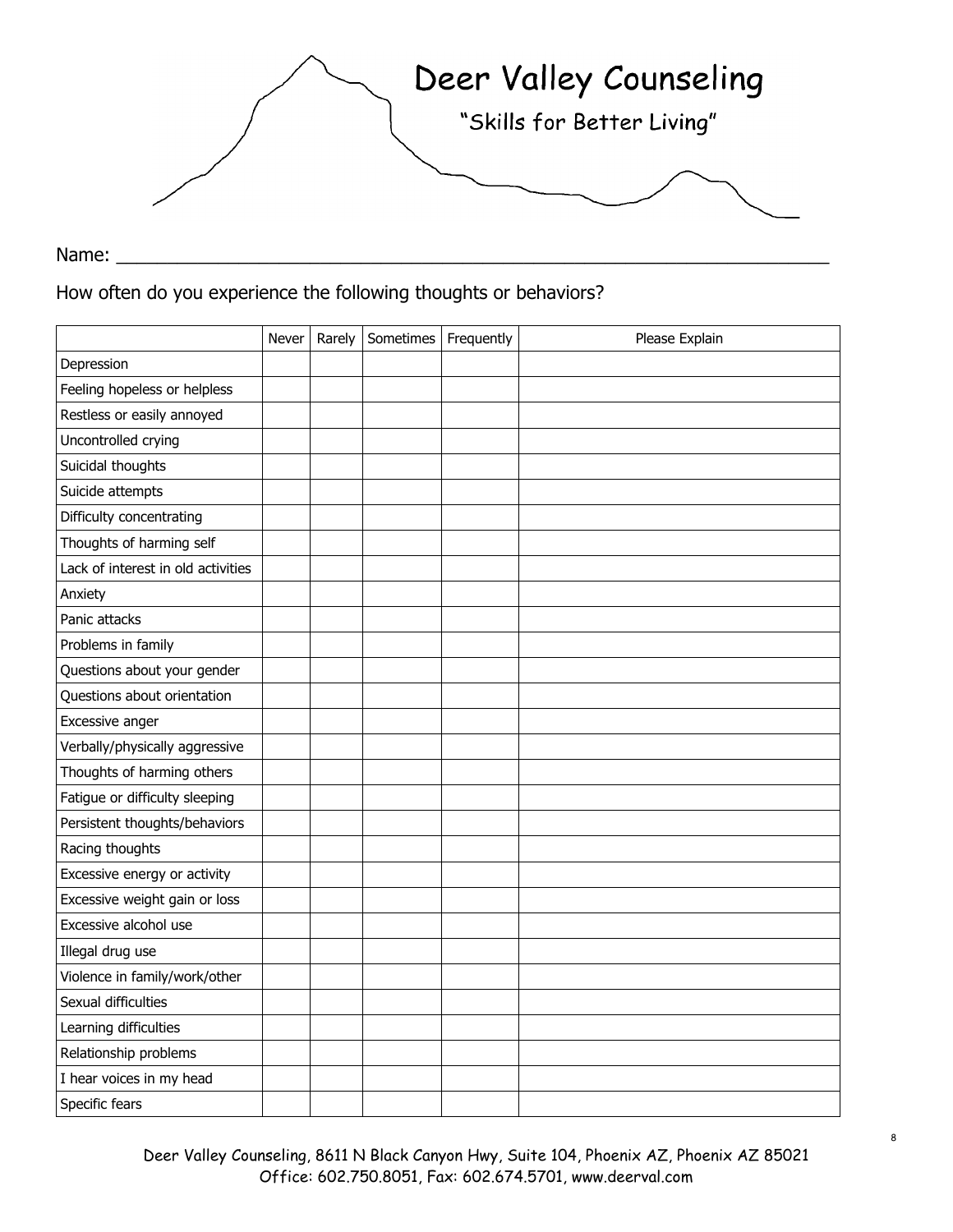|                    |  |                                                                                                                                                                                                                                |                                                                          | Deer Valley Counseling<br>"Skills for Better Living" |
|--------------------|--|--------------------------------------------------------------------------------------------------------------------------------------------------------------------------------------------------------------------------------|--------------------------------------------------------------------------|------------------------------------------------------|
|                    |  | Name: when the contract of the contract of the contract of the contract of the contract of the contract of the contract of the contract of the contract of the contract of the contract of the contract of the contract of the |                                                                          |                                                      |
|                    |  |                                                                                                                                                                                                                                | Have you experienced any of the following, recently or while growing up? |                                                      |
|                    |  |                                                                                                                                                                                                                                |                                                                          |                                                      |
|                    |  |                                                                                                                                                                                                                                |                                                                          |                                                      |
|                    |  |                                                                                                                                                                                                                                |                                                                          |                                                      |
|                    |  |                                                                                                                                                                                                                                |                                                                          |                                                      |
|                    |  |                                                                                                                                                                                                                                |                                                                          |                                                      |
|                    |  |                                                                                                                                                                                                                                |                                                                          |                                                      |
|                    |  |                                                                                                                                                                                                                                |                                                                          |                                                      |
|                    |  |                                                                                                                                                                                                                                |                                                                          |                                                      |
|                    |  |                                                                                                                                                                                                                                |                                                                          |                                                      |
|                    |  |                                                                                                                                                                                                                                |                                                                          |                                                      |
| Family History of: |  |                                                                                                                                                                                                                                |                                                                          |                                                      |
|                    |  |                                                                                                                                                                                                                                |                                                                          |                                                      |
|                    |  |                                                                                                                                                                                                                                |                                                                          |                                                      |
|                    |  |                                                                                                                                                                                                                                |                                                                          |                                                      |
|                    |  |                                                                                                                                                                                                                                |                                                                          |                                                      |
|                    |  |                                                                                                                                                                                                                                |                                                                          |                                                      |
|                    |  | Mother: $\Box$ Alive $\Box$ Deceased                                                                                                                                                                                           | Age at Death: _____                                                      |                                                      |
|                    |  | Father: $\Box$ Alive $\Box$ Deceased                                                                                                                                                                                           | Age at Death: _____                                                      | Cause of Death: _______________                      |
|                    |  | Sibling: $\Box$ Alive $\Box$ Deceased                                                                                                                                                                                          | Age at Death: _____                                                      | Cause of Death: _______________                      |
|                    |  | Sibling: $\Box$ Alive $\Box$ Deceased                                                                                                                                                                                          | Age at Death: _____                                                      | Cause of Death: _______________                      |
|                    |  | Sibling: $\Box$ Alive $\Box$ Deceased                                                                                                                                                                                          | Age at Death: _____                                                      | Cause of Death: _______________                      |
| Sibling:           |  | □ Alive □ Deceased                                                                                                                                                                                                             | Age at Death: _____                                                      | Cause of Death: _______________                      |

Deer Valley Counseling, 8611 N Black Canyon Hwy, Suite 104, Phoenix AZ, Phoenix AZ 85021 Office: 602.750.8051, Fax: 602.674.5701, www.deerval.com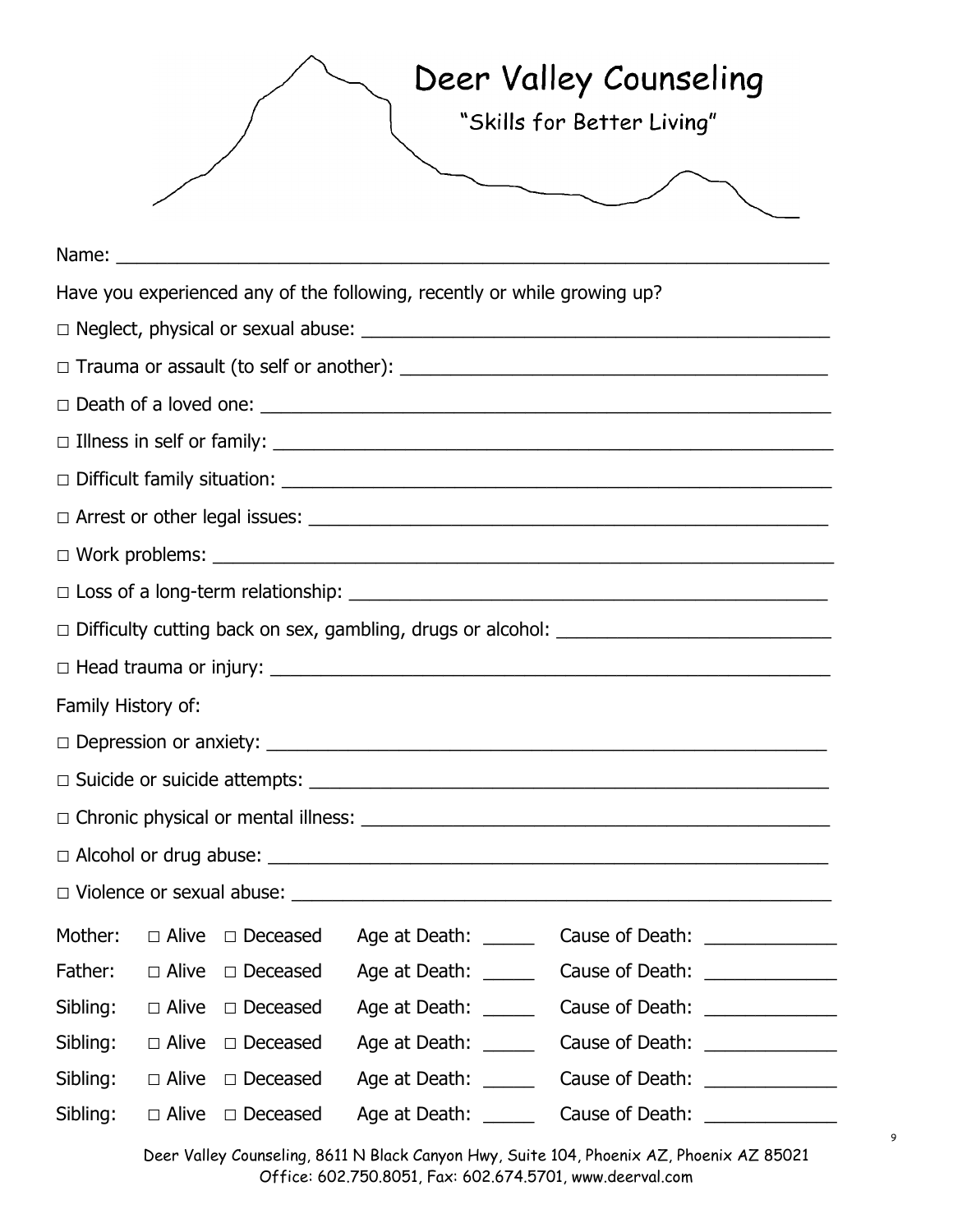## **ALERT®**

## **Wellness Assessment - Adult**

Completing this brief questionnaire will help us provide services that meet your needs. Answer each question as best you can and then review your responses with your clinician. Please shade circles like this

| Client Name                                                                                                                                                           | Date of Birth                                                             |                           |                         |                   |
|-----------------------------------------------------------------------------------------------------------------------------------------------------------------------|---------------------------------------------------------------------------|---------------------------|-------------------------|-------------------|
|                                                                                                                                                                       |                                                                           |                           |                         |                   |
| Subscriber ID                                                                                                                                                         | Authorization #                                                           |                           |                         |                   |
|                                                                                                                                                                       |                                                                           |                           |                         |                   |
| Clinician Name                                                                                                                                                        |                                                                           |                           | Today's Date (mm/dd/yy) |                   |
| Nettles, Sandra                                                                                                                                                       |                                                                           |                           |                         |                   |
| Clinician ID/Tax ID                                                                                                                                                   | Clinician Phone                                                           |                           | State                   |                   |
| 000378803002                                                                                                                                                          | (602) 750-8051                                                            |                           | AZ                      | MRef              |
| Visit #: $\odot$ 1 or 2 $\odot$ 3 to 5<br>Other<br>O                                                                                                                  |                                                                           |                           |                         |                   |
|                                                                                                                                                                       | For questions 1-16, please think about your experience in the past week.  |                           |                         |                   |
| How much did the following problems bother you?                                                                                                                       | Not at All                                                                | A Little                  | Somewhat                | A Lot             |
| Nervousness or shakiness                                                                                                                                              | O                                                                         | O                         | O                       |                   |
| Feeling sad or blue<br>2.                                                                                                                                             |                                                                           | O                         |                         |                   |
| Feeling hopeless about the future<br>3.                                                                                                                               |                                                                           |                           |                         |                   |
| Feeling everything is an effort<br>4.                                                                                                                                 |                                                                           |                           |                         |                   |
| Feeling no interest in things<br>5.                                                                                                                                   |                                                                           |                           |                         |                   |
| Your heart pounding or racing<br>6.<br>Trouble sleeping<br>7.                                                                                                         |                                                                           | 00000000                  |                         |                   |
| Feeling fearful or afraid<br>8.                                                                                                                                       |                                                                           |                           |                         |                   |
| Difficulty at home<br>9.                                                                                                                                              |                                                                           |                           |                         |                   |
| 10. Difficulty socially                                                                                                                                               |                                                                           |                           |                         |                   |
| 11. Difficulty at work or school                                                                                                                                      |                                                                           |                           |                         |                   |
|                                                                                                                                                                       |                                                                           |                           |                         | Strongly          |
| How much do you agree with the following?                                                                                                                             | Strongly<br>Agree                                                         | Agree                     | Disagree                | Disagree          |
| 12. I feel good about myself                                                                                                                                          |                                                                           | O                         |                         |                   |
| 13. I can deal with my problems<br>14. I am able to accomplish the things I want                                                                                      |                                                                           |                           |                         |                   |
| 15. I have friends or family that I can count on for help                                                                                                             |                                                                           |                           |                         |                   |
| 16. In the past week, approximately how many drinks of alcohol did you have?                                                                                          |                                                                           |                           |                         | <b>Drinks</b>     |
| Please answer the following questions only if this is your first time completing this questionnaire.                                                                  |                                                                           |                           |                         |                   |
| 17. In general, would you say your health is:                                                                                                                         | $\bigcirc$ Excellent $\bigcirc$ Very Good $\bigcirc$ Good $\bigcirc$ Fair |                           |                         | $Q$ Poor          |
| 18. Please indicate if you have a serious or chronic medical condition:                                                                                               |                                                                           |                           |                         |                   |
| <b>O</b> Diabetes<br><b>O</b> Asthma                                                                                                                                  | ○ Heart Disease ○ Back Pain or Other Chronic Pain                         |                           | $\bigcirc$ Other        |                   |
| 19. In the past 6 months, how many times did you visit a medical doctor? ONone $\bigcirc$ 1 $\bigcirc$ 2-3                                                            |                                                                           |                           | $\bigcirc$ 4-5          | $\mathbb{O}^{6+}$ |
| 20. In the past month, how many days were you unable to work because of your physical or<br>mental health?                                                            |                                                                           | (answer only if employed) |                         | Days              |
| 21. In the past month, how many days were you able to work but had to cut back on how<br>much you got done because of your physical or mental health? (answer only if |                                                                           |                           |                         | Days              |
| 22. In the past month have you ever felt you ought to cut down on your drinking or drug use?                                                                          |                                                                           |                           |                         | $O$ Yes $O$ No    |
| 23. In the past month have you ever felt annoyed by people criticizing your drinking or drug use: $\bigcirc$ Yes $\bigcirc$ No                                        |                                                                           |                           |                         |                   |
| 24. In the past month have you felt bad or guilty about your drinking or drug use?                                                                                    |                                                                           |                           |                         | $O$ Yes $O$ No    |

 $\overline{\mathbf{4}}$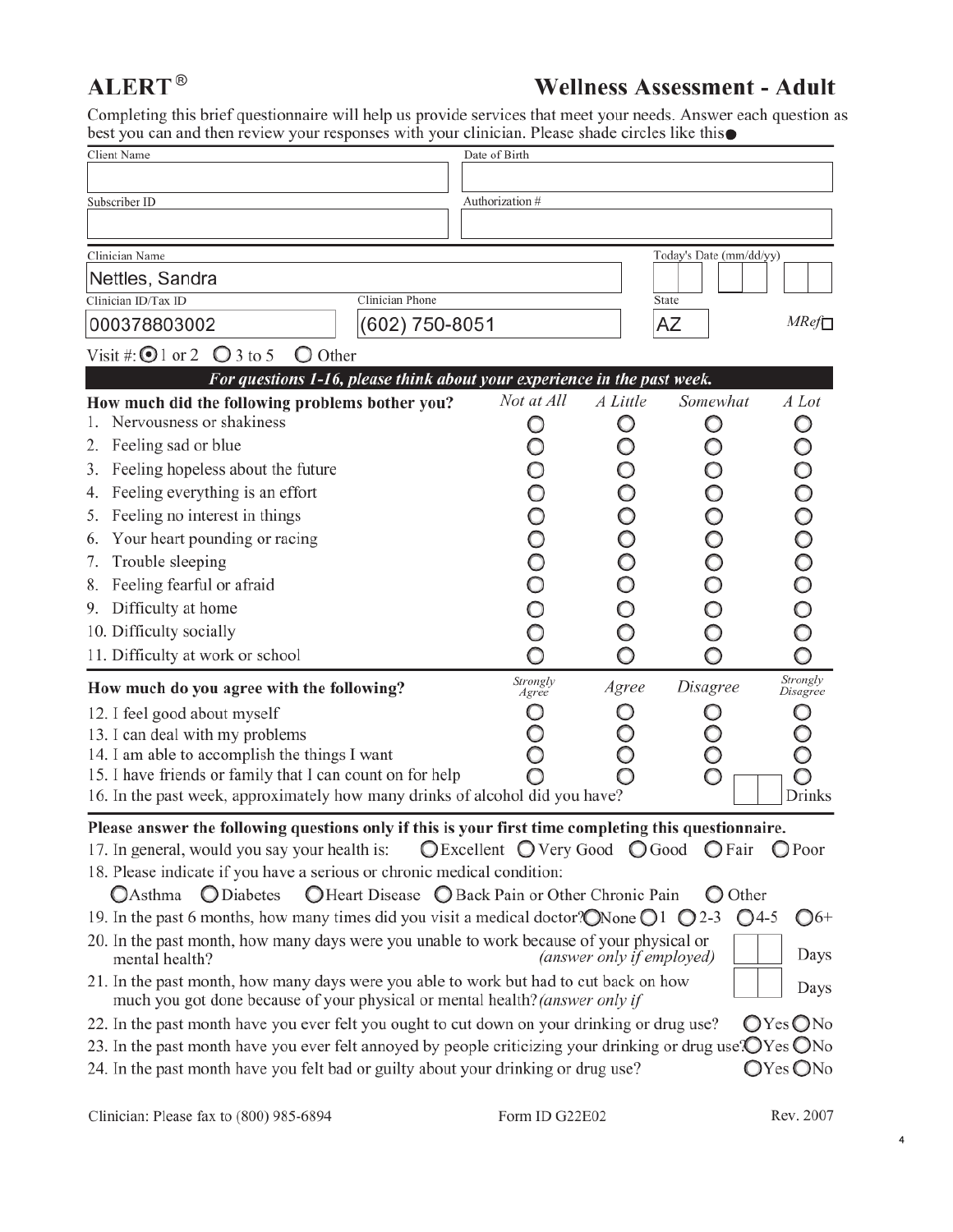| Deer Valley Counseling<br>"Skills for Better Living"                                                                                                                                                                           |
|--------------------------------------------------------------------------------------------------------------------------------------------------------------------------------------------------------------------------------|
| Treatment Plan, Original or Revised<br><b>Client Fills Out This Page</b>                                                                                                                                                       |
| Name: Name and the state of the state of the state of the state of the state of the state of the state of the state of the state of the state of the state of the state of the state of the state of the state of the state of |
|                                                                                                                                                                                                                                |
|                                                                                                                                                                                                                                |
|                                                                                                                                                                                                                                |
|                                                                                                                                                                                                                                |
|                                                                                                                                                                                                                                |
|                                                                                                                                                                                                                                |
|                                                                                                                                                                                                                                |
|                                                                                                                                                                                                                                |
|                                                                                                                                                                                                                                |
|                                                                                                                                                                                                                                |
|                                                                                                                                                                                                                                |
| Goal 2: $\overline{\phantom{a}}$                                                                                                                                                                                               |
|                                                                                                                                                                                                                                |
| Goal 3: $\overline{\phantom{a}}$                                                                                                                                                                                               |

Attach additional sheets if necessary.

Deer Valley Counseling, 8611 N Black Canyon Hwy, Suite 104, Phoenix AZ, Phoenix AZ 85021 Office: 602.750.8051, Fax: 602.674.5701, www.deerval.com

 $\overline{c}$